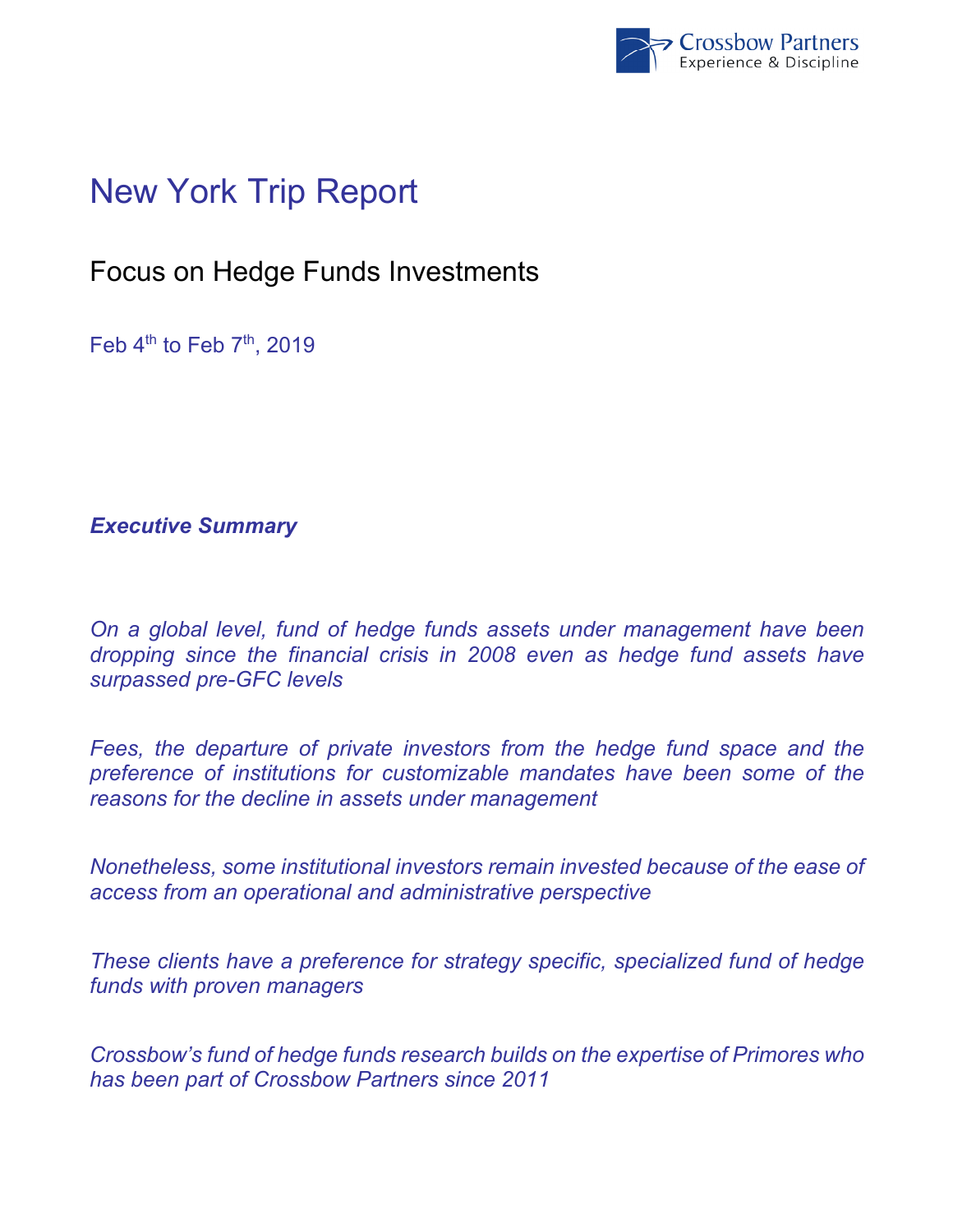

### **Focus on Fund of Hedge Funds Investments**

Fund of hedge funds were the investment vehicle of choice prior to the global financial crisis (GFC). Since then, the assets under management in fund of hedge funds have declined, while the assets in hedge funds have grown to new highs.



Source: 2019 Prequin Global Hedge Fund Report

But fund of hedge funds have been declared dead many times before and the fund of hedge fund industry has had to evolve quite significantly over time to survive.

#### **Post-GFC decline in assets under management**

The fund of hedge funds' investor base changed after the global financial crisis. Assets from wealth management platforms dropped away and in Europe many of the smaller to mid-size institutional investors redeemed their hedge fund investments. Larger institutions who had the size to support in-house teams or looked for specific exposures remained invested, but shifted their investments from fund of hedge funds to dedicated mandates or even in-house. In addition, we have seen multi-manager hedge funds gain traction.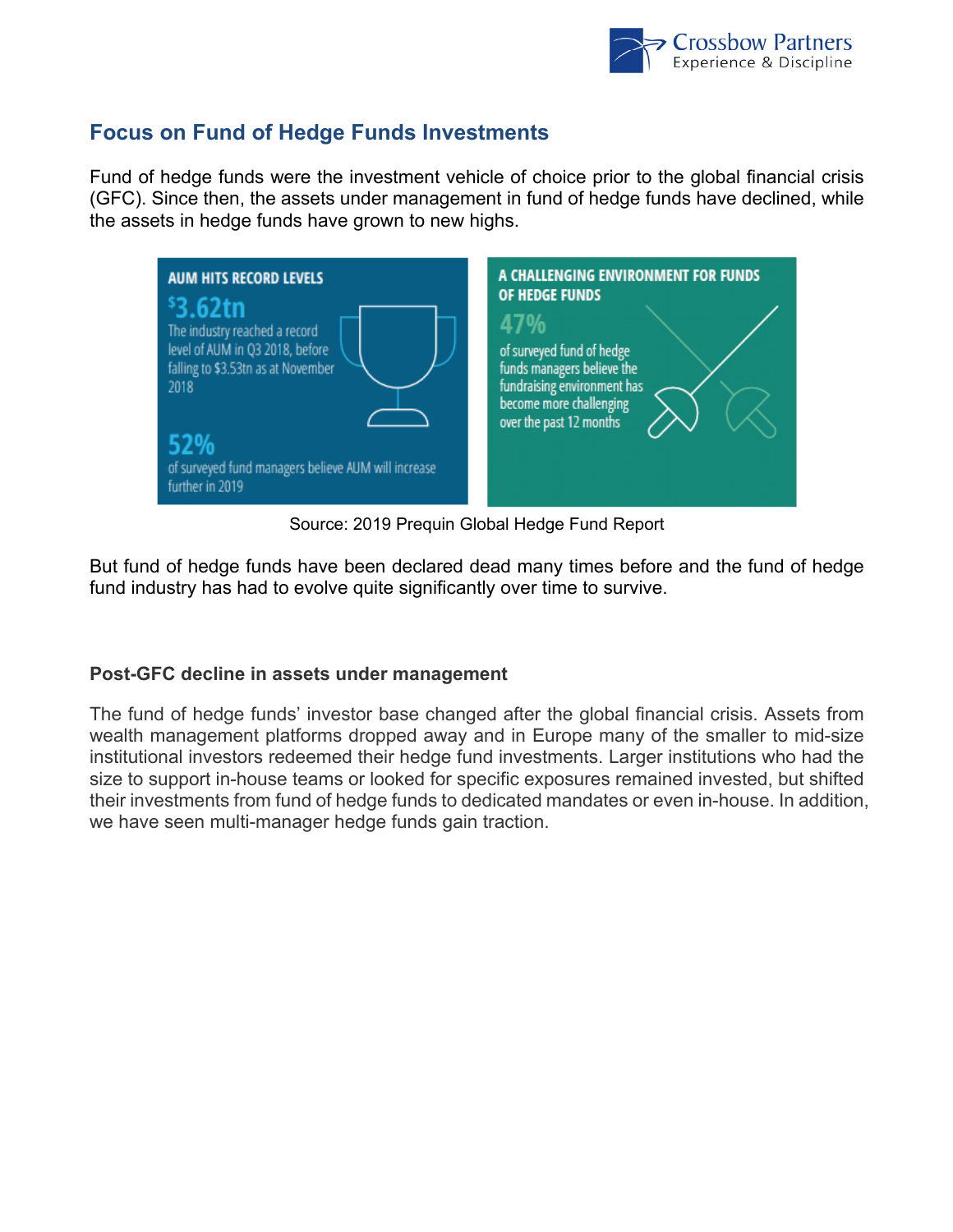

Figure 1: Industry growth over the years



In Switzerland additional pressure has come from the requirement for pension funds to publish Total Expense Ratios (TER) by asset class. This requirement has raised the bar for Swiss pension funds to invest in fund of hedge funds.

#### **How has the fund of hedge funds industry evolved?**

The most obvious development is the consolidation within the fund of hedge funds industry and the specialisation among the providers. Several high profile mergers have created a range of large fund of hedge fund houses with multiple offerings.

| Date    | Firm                                       | Type           | Firm                                     | New Entity                                                      |
|---------|--------------------------------------------|----------------|------------------------------------------|-----------------------------------------------------------------|
| Q3 2015 | <b>Titan Advisors</b><br>$(54.1bn)$ , US   | Acquired       | Saguenay Strathmore<br>$(51.7bn)$ , UK   | <b>Titan Advisors</b><br>(\$4.7bn as at 30 June 2017)           |
| Q4 2015 | Investcorp<br>(\$4.5bn), US                | Acquired       | <b>SSARIS</b><br>(\$712mn), US           | InvestCorp<br>(\$1.5bn as at 30 June 2016)                      |
| Q1 2016 | Aberdeen Asset Management<br>(\$3.0bn), UK | Acquired       | Arden Asset Management<br>(\$11.0bn), US | Aberdeen Standard Investments<br>(\$10.1 bn as at 30 June 2017) |
| Q2 2016 | <b>EnTrust Capital</b><br>(\$11.4bn), US   | Merged<br>with | Permal Group<br>(\$18.4bn), US           | EnTrustPermal<br>(\$24.4bn as at 30 June 2017)                  |
| Q2 2017 | PAAMCO<br>$(510.1bn)$ , US                 | Merged<br>with | <b>KKR Prisma</b><br>(\$10.3bn), US      | PAAMCO Prisma<br>(\$16.9bn as at 30 June 2017)*                 |
|         |                                            |                |                                          |                                                                 |

Fig. 25: Notable Fund of Hedge Funds Managers Involved in M&A Deals, 2015 - 2017 YTD (As at June 2017)

Source: Preqin Hedge Fund Online (\$32.4bn as at June 2017) "PAAMCO Prisma has total assets under management and advisement of \$32.4bn as at June 2017<br>Source: 2017 Prequin Consolidation in the Fund of Hedge Funds Industry R

Mergers and acquisitions (M&A) within the fund of hedge funds industry has allowed synergistic gains and provided rapid expansion or diversification of merging or acquiring businesses. Large providers maintain a broader offering.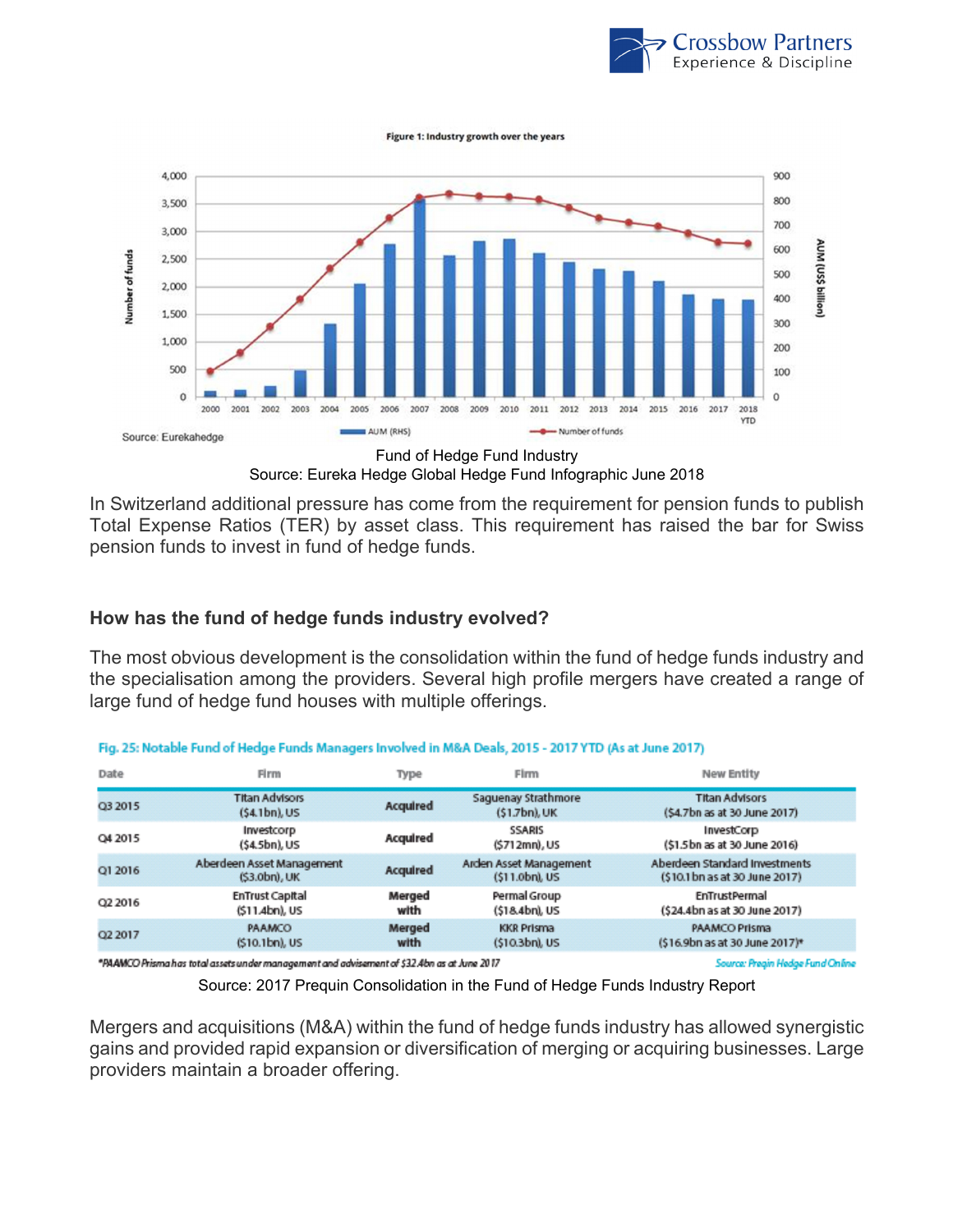

The second development is the specialization. Many of the multi-strategy FoHF from smaller providers have disappeared, been converted to bespoke mandates or shifted to multi-manager hedge funds. There is a specialisation in the offering various FoHF managers provide. Each group caters to a specific need of an investor base. We identify three groups of providers:

- Large blue chip FoHF providers: These providers have recognisable brand names which makes them appealing to wealth management platforms. They have an institutional setup and their size gives them access to some of the large launches. On the other hand, their size restricts their investment universe to larger hedge funds.
- Established strategy-specific FoHF managers: This category is typically a boutique manager with a long established track record within the industry. They are specialised in a specific strategy and have a large industry network and established contacts to many hedge funds.
- New launches: The few new launches within the FoHF industry have launched with a clear differentiating element. This can be the use of co-investments, the focus on niche strategies or on managers outside of the global financial centers.

Finally, to reduce costs, fund of hedge funds have negotiated fees or made co-investments. This can benefit smaller hedge fund investors, or investors without the expertise to make coinvestments on their own.

#### **What were the key takeaways from our meetings?**

Our recent New York trip had a strong focus on fund of hedge funds. While the landscape remains very competitive for FoHF, one of the key takeaways was the expectation of many FoHF providers that they have put the worst behind them. Specialisation, as mentioned, but also the market outlook and innovation are reasons for their more positive outlook on the FoHF industry.

Other observations are:

- Co-investments are a way some of the FoHF are looking to reduce costs and add value. These are used by a variety of hedge fund strategies, either as a best-ideas portfolio, particular carve-outs or special situations portfolios.
- Many of the smaller and medium-sized FoHF managers had to become more flexible to survive by providing customized mandates for larger clients. Starting from 20 mn allocations, the FoHF offers their institutional clients tailor made solutions in regards with risk/return targets, investment strategies, liquidity constrains, portfolios targets and reporting.
- FoHF with a clear investment profile and focus on costs have been able to deliver good performance with respect to the overall hedge fund industry.